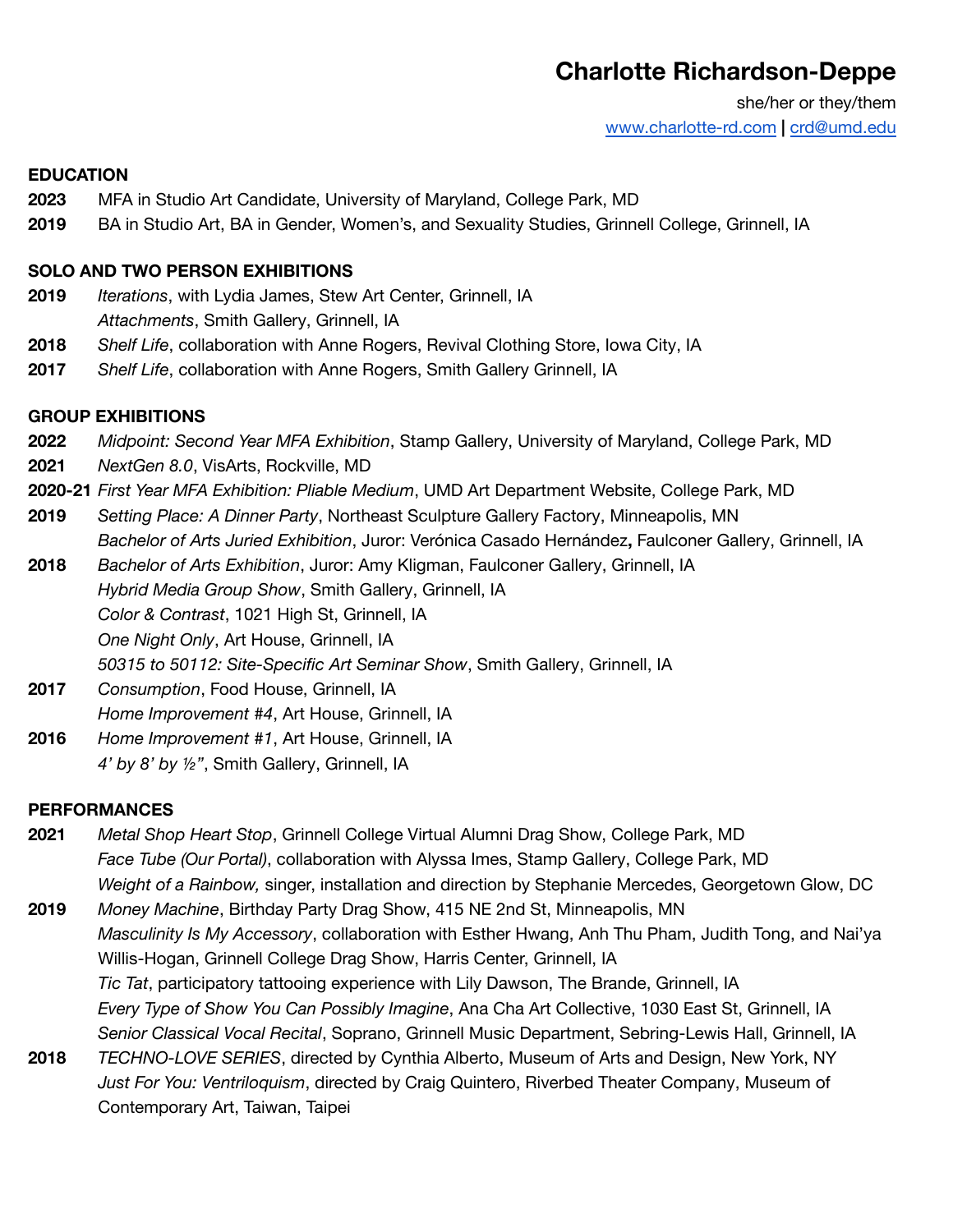*Pierce*, participatory tattooing experience, Bucksbaum Center for the Arts, Grinnell, IA *Hello My Name Is*, Rotunda, Bucksbaum Center for the Arts, Grinnell, IA

- **2017** *Horns*, Roberts Theater, Grinnell, IA *DIVEST*, participatory sewing project and guerilla banner drop co-facilitated with Lydia James, Gates Tower, Grinnell College, Grinnell, IA
- **2016** *Plan B*, directed by Celeste Miller, Grinnell College Dance Ensemble, Flanagan Theater, Grinnell, IA
- **2015** *Galileo's Tears*, directed by Celeste Miller, Grinnell College Dance Ensemble, Flanagan Theater, Grinnell, IA
- **2012-15** *1001 Nights, Neverland, Oz, Showdown*, Circus Juventas, Saint Paul, MN
- **2010** *La Bohème*, Minnesota Opera, Ordway Theater, Saint Paul, MN

# **RESIDENCIES**

**2019-20** *Resident Artist Fellowship*, NE Sculpture Gallery Factory, Minneapolis, MN

- **2018** *Resident Artist from Weaving Hand Studio*, Museum of Arts and Design, New York, NY
- **2017** *Collaborator in Women at Waters Edge/Mujeres al Filo del Agua*, led by Dora Arreola, Celeste Miller, and Miroslava Wilson, Grinnell College, Grinnell, IA

# **AWARDS**

- **2021** *Daniel Nicholson Ohlke Memorial Fund*, \$1000 Award, University of Maryland, College Park, MD
- **2017-19** *Edith Sternfeld Scholarship for Studio Art*, \$8,800 Annual Award, Grinnell College, Grinnell, IA
- **2018** *Tony Smith '01 Creativity Grant for Summer Internship Funding*, \$4,500 Stipend, internship pursued at Weaving Hand Studio, Brooklyn, NY *Henley Best In Show Prize*, awarded by Juror Amy Kligman, \$450 Prize, Bachelor of Arts Exhibition, Faulconer Gallery, Grinnell, IA
- **2015** *First Place Waldoni International Circus Festival Under 18 Category*, €1,000 Prize, Darmstadt, Germany

# **CURATION, EXHIBITION DESIGN, AND ORGANIZATION**

- **2019** *Bachelor of Arts Exhibition*, Juror: Verónica Casado Hernández**,** Faulconer Gallery, Grinnell, IA
- **2018** *Bachelor of Arts Exhibition*, Juror: Amy Kligman, Faulconer Gallery, Grinnell, IA *En Voyage: Hybridity and Vodou in Haitian Art*, Faulconer Gallery, Grinnell, IA *Color & Contrast*, 1021 High St, Grinnell, IA *One Night Only*, Art House, Grinnell, IA *Conception*, Food House, Grinnell, IA
- **2017** *Bachelor of Arts Exhibition*, Juror: Tameka Norris, Faulconer Gallery, Grinnell, IA *Consumption*, Food House, Grinnell, IA *Home Improvement #4*, Art House, Grinnell, IA *Home Improvement #3: Art That Resists*, 934 High St, Grinnell, IA

## **ARTIST TALKS AND RESEARCH PRESENTATIONS**

**2019 "**Charlotte RD and Lydia James Artist Talks," at *Iterations* opening reception, Stew Gallery, Grinnell, IA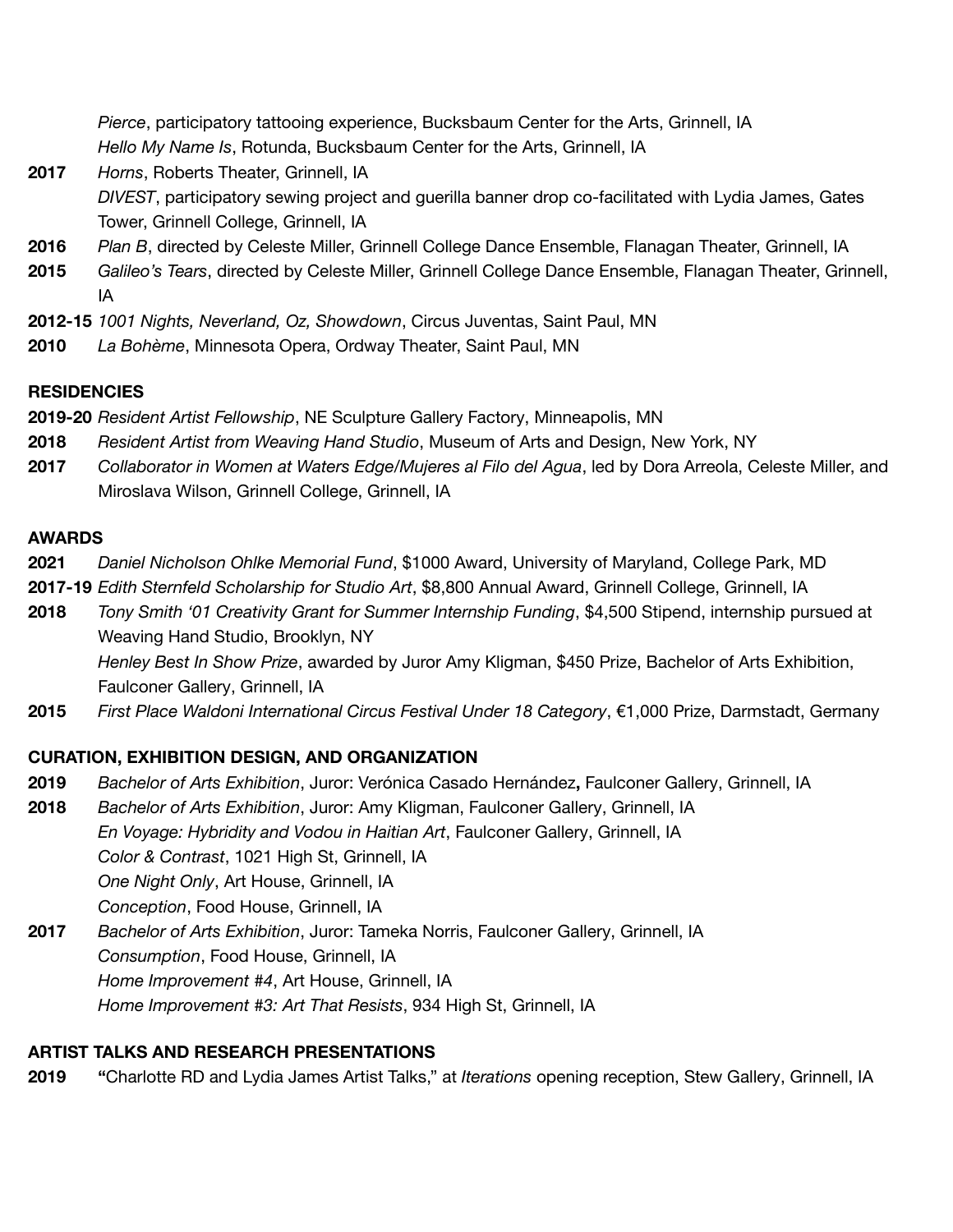- **2018 "**Curatorial Remarks," at *En Voyage: Hybridity and Vodou in Haitian Art* opening reception, Faulconer Gallery, Grinnell, IA
	- "120: Artist Talks," Site-Specific Art Seminar, Stew Gallery, Grinnell, IA
- **2017 "**Digital Bridges to Dance," Digital Liberal Arts Fair, Joe Rosenfield Center, Grinnell, IA "Drawing Is Research," Social Studies & Humanities Poster Session, Joe Rosenfield Center, Grinnell, IA

## **PUBLICATIONS**

- **2019** *Bachelor of Arts Exhibition Catalog 2019*, Grinnell College Press, Grinnell, IA
- **2018** *Bachelor of Arts Exhibition Catalog 2018*, Grinnell College Press, Grinnell, IA *En Voyage: Hybridity and Vodou in Haitian Art Exhibition Catalog*, Grinnell College Press, Grinnell, IA *The Foodhouse Cookbook*, Grinnell College Press, Grinnell, IA
- **2017** *Grinnell Review: Arts & Literary Magazine*, Grinnell College Press, Grinnell, IA *Shelf Life Exhibition Catalog*, Collaboration with Anne Rogers, Grinnell College Press, Grinnell, IA *The Sequence: Grinnell College's Comics Publication*, Grinnell College Press, Grinnell, IA
- **2016** "State of the Union" in *Grinnell Underground Magazine*, Grinnell College Press, Grinnell, IA

## **ARTS EDUCATION AND LEADERSHIP EXPERIENCE**

- **2020** Teaching Artist Assistant to Peyton Scott Russell, Sprayfinger Graffiti Education, Minneapolis, MN
- **2019** Assistant Director of KidPower Summer Program, Urban Arts Academy, Minneapolis, MN
- **2016-19** Lead Member, Studio Art Dept. Student Educational Policy Committee, Grinnell College, Grinnell, IA Teacher, Grinnell College Preschool, Grinnell, IA
- **2018** Teacher's Assistant, ART 242: Sculpture with Professor Lee Running, Grinnell College, Grinnell, IA Facilitator, Healing Hands Workshops, Weaving Hand, Brooklyn, NY Resident Artist Educator, Workshops & Visitor Engagement, Museum of Arts and Design, New York, NY Teacher's Assistant, THD 225: Choreography with Professor Celeste Miller, Grinnell College, Grinnell, IA
- **2017** Arts Teacher, Ignite Program, Grinnell College, Grinnell, IA
- **2010-17** Aerial Arts Coach, Circus Juventas, Saint Paul, MN

# **FABRICATION**

- **2021** Installation Crew Member, Studio of Foon Sham, Lorton, VA and Washington, DC
- **2019** Metal Fabricator, Seitu Jones' *Turnip Greens*, Chicago Avenue Fire Arts Center, Minneapolis, MN Installation Crew Member, outdoor sculptures by L. John Andrew, James Brenner, Aaron Dysart, and Lisa Elias, Hook & Ladder Apartments, Minneapolis, MN Shop Assistant, Sara Hanson Metal Casting Studio, Minneapolis, MN
- **2018-19** Wood and Metal Shop Monitor, Grinnell College Art Department, Grinnell, IA
- **2018** Production Weaver, TECHNO LOVE SERIES Cocoons, Weaving Hand, Brooklyn, NY Artist Assistant, Lee Running, Grinnell College, Grinnell, IA Set Design and Fabrication, *Spring Awakening* directed by Nolan Boggess, scenic design lead Steven Duong, Roberts Theater, Grinnell, IA Exhibition Installer, under Exhibition Director Milton Severe, Faulconer Gallery, Grinnell, IA